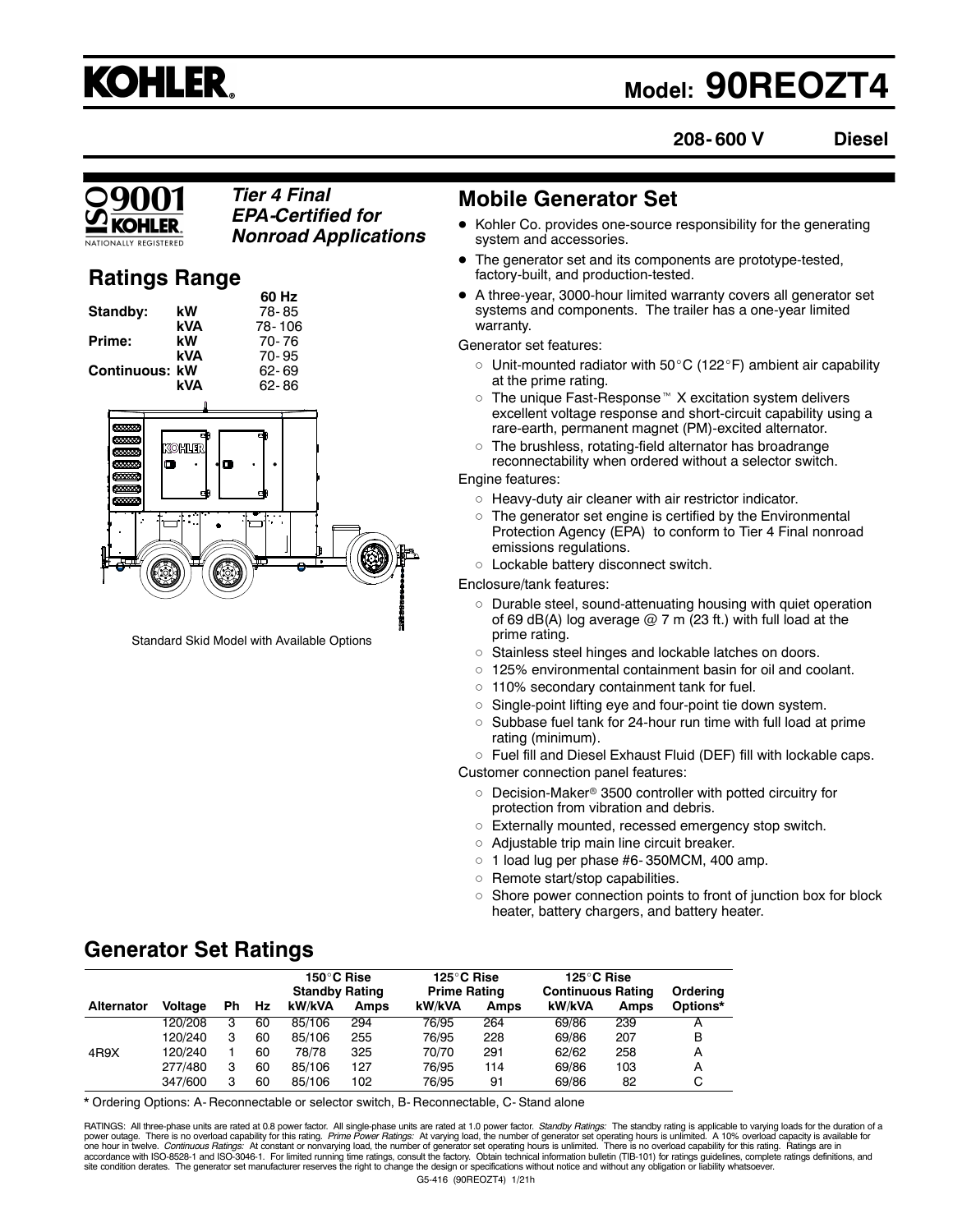## **Alternator Specifications**

Brushless, Rare-Earth Permanent Magnet

6, 600 Volt

Current

150°C, Standby

#### **Specifications Alternator**

Manufacturer **Kohler** Kohler Type **1998**<br>Exciter type 1998 **Exciter** type 1999 **Brushless, Rare-Earth** 

Leads: quantity, type 12, Reconnectable Voltage regulator Solid State, Volts/Hz Insulation: NEMA MG1 Material Class H Bearing: quantity, type 1, Sealed Coupling<br>
Amortisseur windings

Full
Full
Coupling
Coupling
Coupling
Coupling
Coupling
Coupling
Coupling
Coupling
Coupling
Coupling
Coupling
Coupling
Coupling
Coupling
Coupling
Coupling
Coupling
Coupling
Coupling
Coupling Amortisseur windings<br>Voltage regulation, no-load to full-load  $\pm 0.5\%$ Voltage regulation, no-load to full-load  $\pm 0.5\%$ <br>One-step load acceptance 100% of Rating One-step load acceptance Unbalanced load capability 100% of Rated Standby

Peak motor starting kVA: (35% dip for voltages below) 480 V 4R9X (12 lead) 385

## **Engine**

**Engine Specifications**

| Manufacturer                               | John Deere               |
|--------------------------------------------|--------------------------|
| Engine: model, type                        | 4045HFG04                |
|                                            | 4-Cycle Turbocharged,    |
|                                            | Charge Air-Cooled        |
| Cylinder arrangement                       | 4 Inline                 |
| Displacement, L (cu. in.)                  | 4.5(275)                 |
| Bore and stroke, mm (in.)                  | 106 x 127 (4.2 x 5.0)    |
| Compression ratio                          | 17.0:1                   |
| Piston speed, m/min. (ft./min.)            | 457.2 (1500)             |
| Rated rpm                                  | 1800                     |
| Max. power at rated rpm, kW (HP)           | 99 (133)                 |
| Valve (exhaust) material                   | Silicon-Chrome stem with |
|                                            | Inconel head (NiCr)      |
| Valve (intake) material                    | CrMo Alloy               |
| Governor type                              | Electronic               |
| Frequency regulation, no-load to full-load | Isochronous              |
| Frequency regulation, steady state         | ±0.5%                    |
| Air cleaner type, all models               | Drv                      |

#### **Exhaust**

| <b>Exhaust System</b>                                                             |            |
|-----------------------------------------------------------------------------------|------------|
| Exhaust manifold type                                                             | Dry        |
| Exhaust flow at rated kW, m <sup>3</sup> /min. (cfm)                              | 15.1 (533) |
| Exhaust temperature at rated kW, dry                                              |            |
| exhaust, $^{\circ}$ C ( $^{\circ}$ F)                                             | 488 (910)  |
| Maximum allowable back pressure,                                                  |            |
| kPa (in. Hg)                                                                      | 14.2 (4.2) |
| Back pressure available after losses due<br>to exhaust aftertreatment system, kPa |            |
| (in. Hq)                                                                          | 3.2(1.0)   |

## **Engine Electrical**

| <b>Engine Electrical System</b>                   |          |
|---------------------------------------------------|----------|
| Battery charging alternator:                      |          |
| Ground (negative/positive)                        | Negative |
| Volts (DC)                                        | 14       |
| Ampere rating                                     | 90       |
| Starter motor rated voltage (DC)                  | 12       |
| Battery, recommended cold cranking<br>amps (CCA): |          |
| Qty., rating for $0^{\circ}$ C (32 $^{\circ}$ F)  | One. 450 |
| Battery voltage (DC)                              | 12       |

- NEMA MG1, IEEE, and ANSI standards compliance for temperature rise and motor starting.
- Sustained short-circuit current of up to 300% of the rated current for up to 10 seconds.
- Sustained short-circuit current enabling downstream circuit breakers to trip without collapsing the alternator field.
- Self-ventilated and dripproof construction.
- Windings are vacuum-impregnated with epoxy varnish for dependability and long life.
- Superior voltage waveform from a two-thirds pitch stator and skewed rotor.
- The unique Fast-Response® X excitation system delivers excellent voltage response and short-circuit capability using a rare-earth, permanent magnet (PM)-excited alternator.

## **Application Data**

### **Fuel**

| <b>Fuel System</b>                         |                                                                                                              |  |  |
|--------------------------------------------|--------------------------------------------------------------------------------------------------------------|--|--|
| Fuel supply line, min. ID, mm (in.)        | 8(0.31)                                                                                                      |  |  |
| Fuel return line, min. ID, mm (in.)        | 5(0.19)                                                                                                      |  |  |
| Max. lift, fuel pump: type, m (ft.)        | Electronic, 4 (13.1)                                                                                         |  |  |
| Max. fuel flow, Lph (gph)                  | 53.3(14.1)                                                                                                   |  |  |
| Max. return line restriction, kPa (in. Hg) | 20(5.9)                                                                                                      |  |  |
| Fuel prime pump                            | Automatic                                                                                                    |  |  |
| Fuel filter                                |                                                                                                              |  |  |
| Primary                                    | 2 Microns                                                                                                    |  |  |
| Recommended fuel                           | <b>ASTM D975 or EN 590</b><br>Ultra Low Sulfur Diesel<br>(ULSD) with sulfur content<br>$<$ 15 mg/kg (15 ppm) |  |  |

### **Lubrication**

#### **Lubricating System** Type Full Pressure<br>
Oil pan capacity, L (qt.) § 20.5 (21.7) Oil pan capacity, L (qt.)  $\S$  20.5 (21.7)<br>
Oil pan capacity with filter. L (qt.)  $\S$  21.0 (22.2) Oil pan capacity with filter,  $\lfloor$  (qt.)  $\frac{1}{2}$

| Oil filter: quantity, type $\S$                                   | One, Cartridge         |
|-------------------------------------------------------------------|------------------------|
| Oil type §                                                        | API CJ-4 or ACEA E6-E9 |
| $\S$ Kohler recommends the use of Kohler Genuine oil and filters. |                        |
|                                                                   |                        |

## **Cooling**

| <b>Radiator System</b>              |           |
|-------------------------------------|-----------|
| Radiator system capacity, including |           |
| engine, L (gal.)                    | 26.1(6.9) |

## **Operation Requirements**

#### **Air Requirements**

| Radiator-cooled cooling air,                                        |            |
|---------------------------------------------------------------------|------------|
| m <sup>3</sup> /min. (scfm) †                                       | 170 (6000) |
| Combustion air, m <sup>3</sup> /min. (cfm)                          | 6.4(226)   |
| Heat rejected to ambient air:                                       |            |
| Engine, kW (Btu/min.)                                               | 11.0 (626) |
| Alternator, kW (Btu/min.)                                           | 11.6 (660) |
| † Air density = 1.20 kg/m <sup>3</sup> (0.075 lbm/ft <sup>3</sup> ) |            |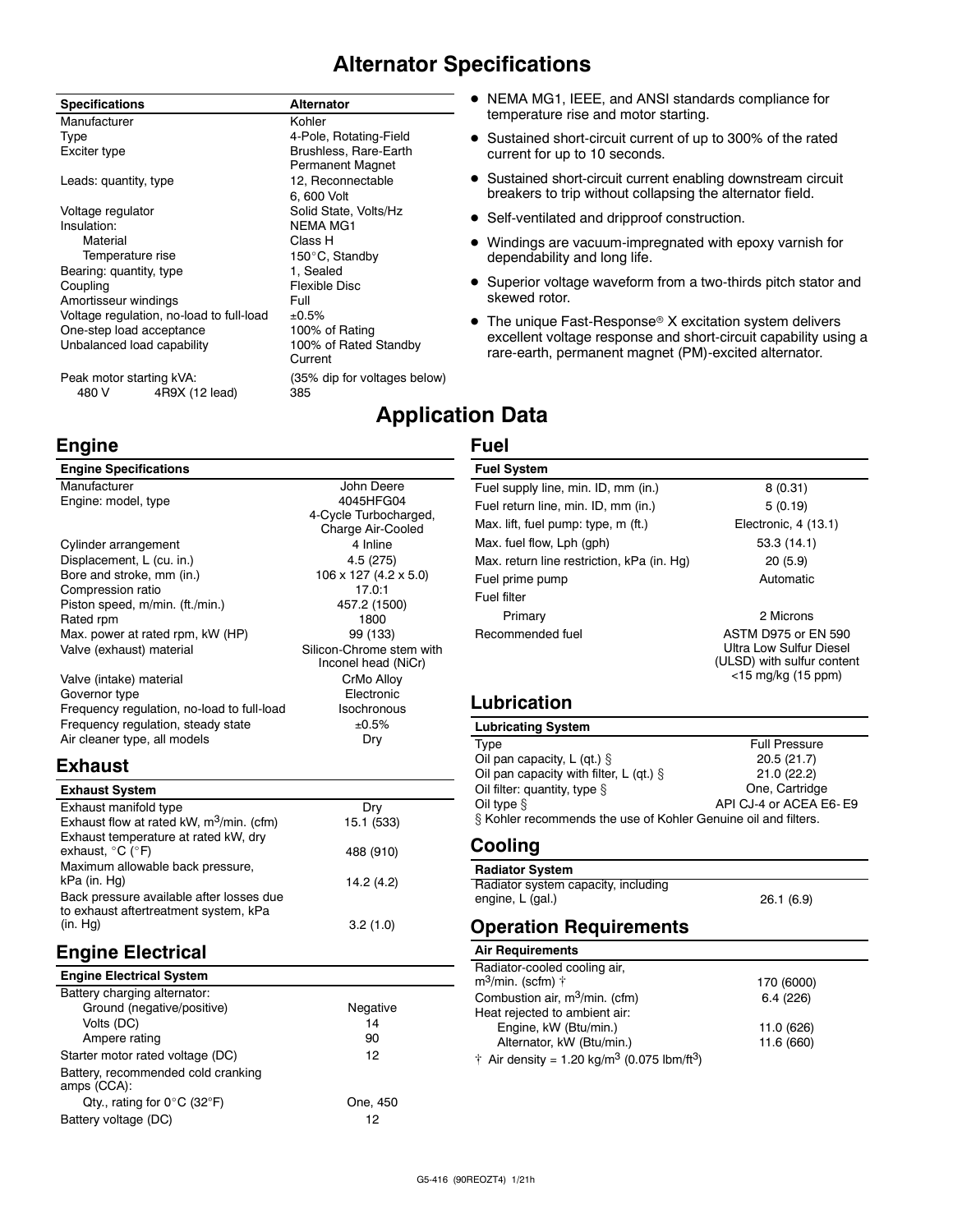#### **Fuel Consumption**

| Diesel, Lph (gph) at % load | Standby<br><b>Ratings</b> | Prime<br><b>Ratings</b> |
|-----------------------------|---------------------------|-------------------------|
| 100%                        | 24.4 (6.4)                | 22.1(5.8)               |
| 75%                         | 18.2(4.8)                 | 16.6(4.4)               |
| 50%                         | 12.7(3.4)                 | 11.7(3.1)               |
| 25%                         | 7.4(1.9)                  | 7.0(1.0)                |
| $0\%$                       | 1.5(0.4)                  | 1.5(0.4)                |

**Note:** For continuous rating fuel consumption, use the prime ratings data.



#### **Decision-Maker 3500 Paralleling Controller**

Provides advanced control, system monitoring, and system diagnostics for optimum performance and compatibility.

- Paralleling capability with bus sensing, first-on logic, synchronizer, and (isochronous, droop, and external controlled) load sharing
- Digital display with adjustable contrast and menu control provide easy local data access
- Measurements are selectable in metric or English units
- Remote communication thru a PC via network or serial configuration
- Controller supports Modbus<sup>®</sup> protocol
- $\bullet$  Integrated hybrid voltage regulator with  $\pm 0.5\%$  regulation
- Potted circuitry for protection from vibration and debris
- Built-in alternator thermal overload protection
- NFPA 110 Level 1 capability

## **Fuel and DEF Tanks**

- Subbase fuel tank for 24-hour run time with full load at prime rating (minimum).
- Fuel tank includes the fuel level gauge, fuel fill with lockable cap, and an atmospheric vent.
- The secondary containment tank's construction protects against fuel leaks or ruptures. The inner (primary) tank is sealed inside the outer (secondary) tank. The outer tank contains the fuel if the inner tank leaks or ruptures
- DEF tank with DEF quality sensor.

#### **Tank Specifications**

Diesel tank capacity 727 L (192 gal.) DEF tank capacity 30.1 L (8.0 gal.)

Recommended DEF AUS 32 according to ISO 22241-1

## **Available Voltage Selector Switch**



- Voltage selector switch, 3-position lockable, wired for:
	- $\circ$  120/240 volt, 1 phase
	- $\circ$  120/208 volt, 3 phase
	- $\circ$  277/480 volt, 3 phase

Modbus<sup>®</sup> is a registered trademark of Schneider Electric.

## **Customer Connection Panel**



- Viewable generator set controller with security cover
- Emergency stop switch
- Shore power connector, 120 V, 15 amp (for battery charger, battery heater, block heater, and one extra customer outlet)
- Remote start connection
- Mobile paralleling box connection
- Main line circuit breaker
	- Reconnectable and selector switch models: Rating 400 amps, field adjustable based on voltage selected
	- 600 volt models: Rating 150 amps, field adjustable
- Available Options, see page 4
	- Two 15-amp 120 V, 1 phase, GFCI duplex receptacles (includes circuit breakers)
	- $\circ$  Three 50-amp 240 V twistlock receptacles (includes circuit breakers)
	- Color-coded camlock connectors

## **Available Trailer**

(Available Options, see page 4)

- Dual-axle trailer with electric brake system on both axles with battery back-up breakaway system.
- DOT and TC (Transport Canada) compliant per current specifications published by both agencies, at the time of trailer manufacture.
- 2 5/16 in. ball hitch coupler with adaptability for an optional Lunette eye.
- Running lights with 7-wire harness and connector.
- Front tongue jack.

| <b>Trailer Specifications</b> |                                                        |
|-------------------------------|--------------------------------------------------------|
| Axle Rating                   | Dual, 2721 kg (6000 lb.) per axle                      |
| Tires                         | ST225/75R15 LRE<br>with 1284 kg (2830 lb.) load rating |
| Wheels                        | Steel, $15 \times 6$ , 6-bolt                          |

## **Available Draggable Fuel Tank**

(Available Options, see page 4)

Heavy gauge steel skid with integrated drains and pull bars.